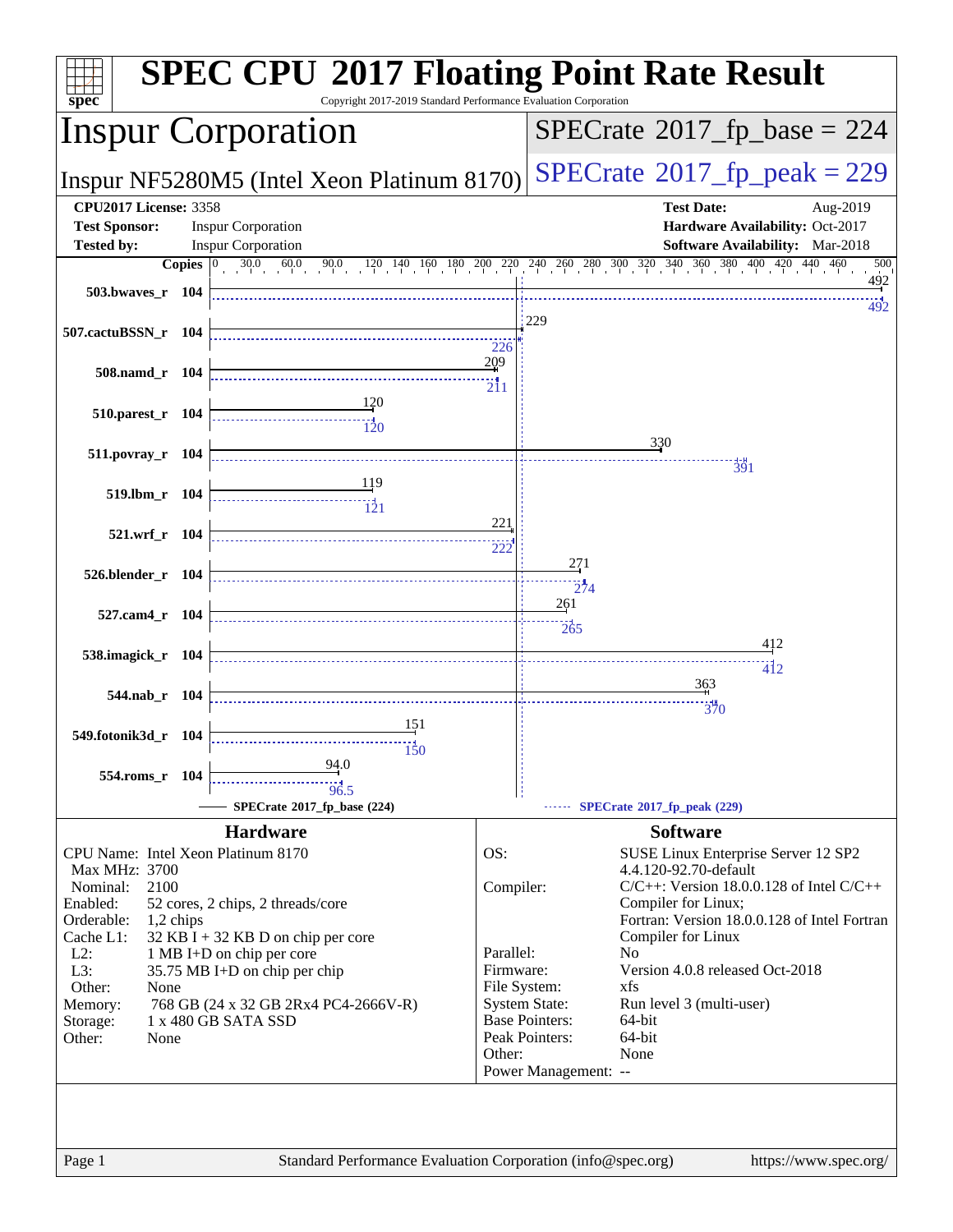| $spec^*$                                   |               |                           |       | <b>SPEC CPU®2017 Floating Point Rate Result</b><br>Copyright 2017-2019 Standard Performance Evaluation Corporation |       |                      |              |               |                |              |                               |              |                                            |              |
|--------------------------------------------|---------------|---------------------------|-------|--------------------------------------------------------------------------------------------------------------------|-------|----------------------|--------------|---------------|----------------|--------------|-------------------------------|--------------|--------------------------------------------|--------------|
| <b>Inspur Corporation</b>                  |               |                           |       |                                                                                                                    |       |                      |              |               |                |              |                               |              | $SPECTate$ <sup>®</sup> 2017_fp_base = 224 |              |
| Inspur NF5280M5 (Intel Xeon Platinum 8170) |               |                           |       |                                                                                                                    |       |                      |              |               |                |              |                               |              | $SPECTate@2017_fp\_peak = 229$             |              |
| <b>CPU2017 License: 3358</b>               |               |                           |       |                                                                                                                    |       |                      |              |               |                |              | <b>Test Date:</b>             |              | Aug-2019                                   |              |
| <b>Test Sponsor:</b>                       |               | <b>Inspur Corporation</b> |       |                                                                                                                    |       |                      |              |               |                |              |                               |              | Hardware Availability: Oct-2017            |              |
| <b>Tested by:</b>                          |               | <b>Inspur Corporation</b> |       |                                                                                                                    |       |                      |              |               |                |              | <b>Software Availability:</b> |              | Mar-2018                                   |              |
|                                            |               |                           |       |                                                                                                                    |       | <b>Results Table</b> |              |               |                |              |                               |              |                                            |              |
|                                            |               |                           |       | <b>Base</b>                                                                                                        |       |                      |              |               |                |              | Peak                          |              |                                            |              |
| <b>Benchmark</b>                           | <b>Copies</b> | <b>Seconds</b>            | Ratio | <b>Seconds</b>                                                                                                     | Ratio | <b>Seconds</b>       | <b>Ratio</b> | <b>Copies</b> | <b>Seconds</b> | <b>Ratio</b> | <b>Seconds</b>                | <b>Ratio</b> | <b>Seconds</b>                             | <b>Ratio</b> |
| 503.bwaves_r                               | 104           | 2123                      | 491   | 2119                                                                                                               | 492   | 2121                 | 492          | 104           | 2121           | 492          | 2118                          | 492          | 2119                                       | 492          |
| 507.cactuBSSN r                            | 104           | 578                       | 228   | 574                                                                                                                | 229   | 574                  | 229          | 104           | 582            | 226          | 583                           | 226          | 579                                        | 227          |
| 508.namd r                                 | 104           | 473                       | 209   | 470                                                                                                                | 210   | 474                  | 208          | 104           | 468            | 211          | 470                           | 210          | 469                                        | 211          |
| $510.parest_r$                             | 104           | 2280                      | 119   | 2274                                                                                                               | 120   | 2272                 | 120          | 104           | 2272           | 120          | 2265                          | <b>120</b>   | 2261                                       | 120          |
| 511.povray_r                               | 104           | 737                       | 330   | 735                                                                                                                | 330   | 735                  | 330          | 104           | 629            | 386          | 618                           | 393          | 621                                        | 391          |
| 519.lbm r                                  | 104           | 922                       | 119   | 923                                                                                                                | 119   | 921                  | 119          | 104           | 907            | 121          | 908                           | 121          | 908                                        | 121          |
| $521$ .wrf r                               | 104           | 1050                      | 222   | 1056                                                                                                               | 221   | 1054                 | 221          | 104           | 1050           | 222          | 1050                          | 222          | 1048                                       | 222          |
| 526.blender r                              | 104           | 585                       | 271   | 583                                                                                                                | 272   | 585                  | 271          | 104           | 577            | 275          | 577                           | 274          | 579                                        | 274          |
| 527.cam4 r                                 | 104           | 696                       | 261   | 696                                                                                                                | 261   | 697                  | 261          | 104           | 686            | 265          | 686                           | 265          | 686                                        | 265          |
| 538.imagick_r                              | 104           | 628                       | 412   | 627                                                                                                                | 412   | 627                  | 412          | 104           | 627            | 412          | 627                           | 412          | 627                                        | 412          |
| 544.nab r                                  | 104           | 479                       | 365   | 483                                                                                                                | 363   | 482                  | 363          | 104           | 471            | 371          | 476                           | 368          | 473                                        | 370          |
| 549.fotonik3d_r                            | 104           | 2692                      | 151   | 2693                                                                                                               | 151   | 2694                 | 150          | 104           | 2698           | 150          | 2694                          | 150          | 2695                                       | 150          |
| 554.roms r                                 | 104           | 1755                      | 94.1  | 1759                                                                                                               | 94.0  | 1765                 | 93.6         | 104           | 1716           | 96.3         | 1712                          | 96.5         | 1713                                       | 96.5         |
| $SPECrate*2017_fp\_base =$                 |               |                           | 224   |                                                                                                                    |       |                      |              |               |                |              |                               |              |                                            |              |
| $SPECrate^{\circ}2017$ _fp_peak =          |               |                           | 229   |                                                                                                                    |       |                      |              |               |                |              |                               |              |                                            |              |

Results appear in the [order in which they were run.](http://www.spec.org/auto/cpu2017/Docs/result-fields.html#RunOrder) Bold underlined text [indicates a median measurement.](http://www.spec.org/auto/cpu2017/Docs/result-fields.html#Median)

#### **[Submit Notes](http://www.spec.org/auto/cpu2017/Docs/result-fields.html#SubmitNotes)**

 The numactl mechanism was used to bind copies to processors. The config file option 'submit' was used to generate numactl commands to bind each copy to a specific processor. For details, please see the config file.

#### **[Operating System Notes](http://www.spec.org/auto/cpu2017/Docs/result-fields.html#OperatingSystemNotes)**

Stack size set to unlimited using "ulimit -s unlimited"

#### **[General Notes](http://www.spec.org/auto/cpu2017/Docs/result-fields.html#GeneralNotes)**

Environment variables set by runcpu before the start of the run: LD\_LIBRARY\_PATH = "/home/CPU2017/lib/ia32:/home/CPU2017/lib/intel64:/home/CPU2017/je5.0.1-32:/home/CPU2017/je5.0.1-64"

 Binaries compiled on a system with 1x Intel Core i7-4790 CPU + 32GB RAM memory using Redhat Enterprise Linux 7.4 Transparent Huge Pages enabled by default Prior to runcpu invocation Filesystem page cache synced and cleared with: sync; echo 3> /proc/sys/vm/drop\_caches runcpu command invoked through numactl i.e.: numactl --interleave=all runcpu <etc>

Yes: The test sponsor attests, as of date of publication, that CVE-2017-5754 (Meltdown)

**(Continued on next page)**

| Page 2 | Standard Performance Evaluation Corporation (info@spec.org) | https://www.spec.org/ |
|--------|-------------------------------------------------------------|-----------------------|
|--------|-------------------------------------------------------------|-----------------------|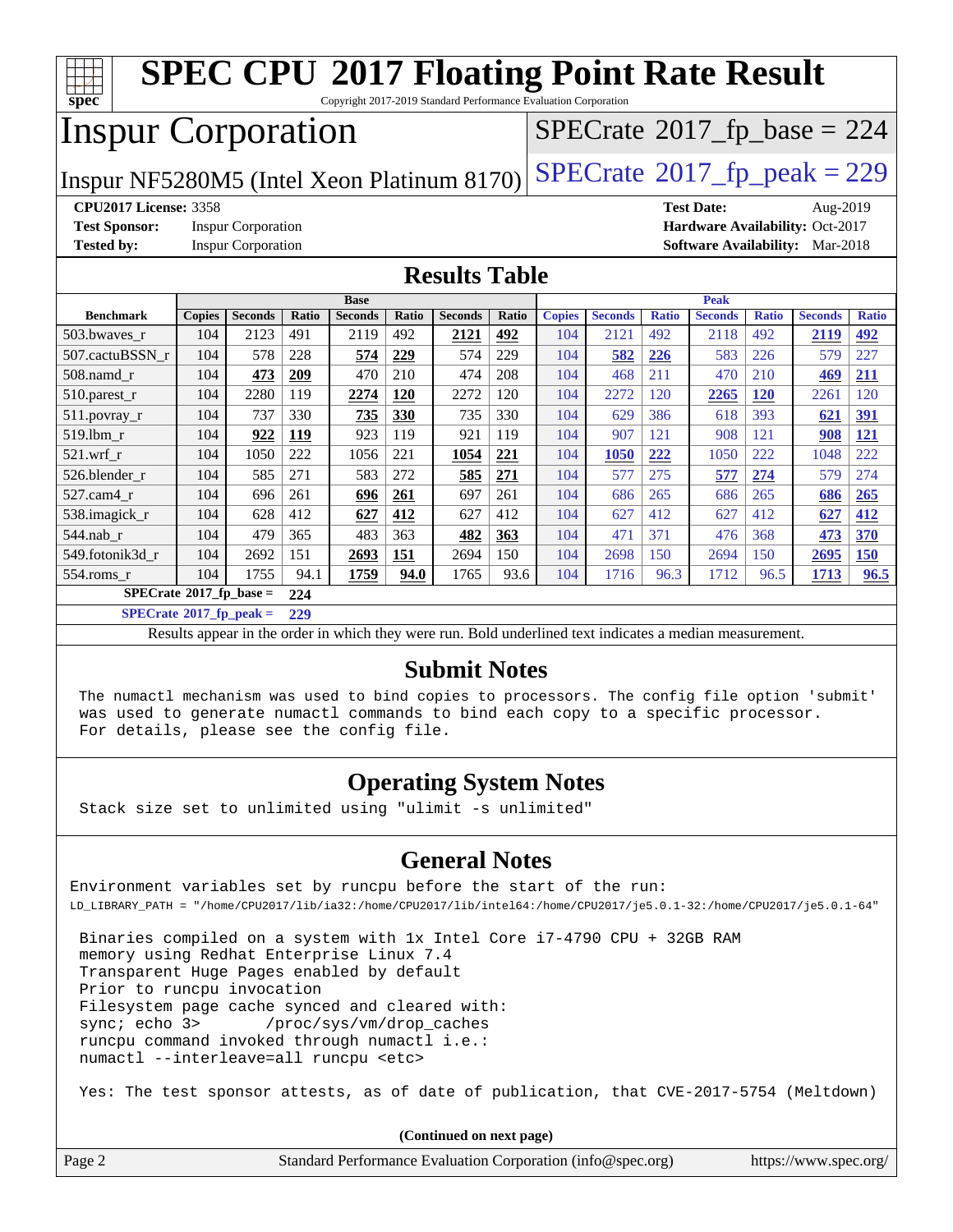

# **[SPEC CPU](http://www.spec.org/auto/cpu2017/Docs/result-fields.html#SPECCPU2017FloatingPointRateResult)[2017 Floating Point Rate Result](http://www.spec.org/auto/cpu2017/Docs/result-fields.html#SPECCPU2017FloatingPointRateResult)**

Copyright 2017-2019 Standard Performance Evaluation Corporation

### Inspur Corporation

 $SPECTate$ <sup>®</sup>[2017\\_fp\\_base =](http://www.spec.org/auto/cpu2017/Docs/result-fields.html#SPECrate2017fpbase) 224

Inspur NF5280M5 (Intel Xeon Platinum 8170)  $\text{SPECrate}^{\circ}2017$  $\text{SPECrate}^{\circ}2017$  $\text{SPECrate}^{\circ}2017$  fp peak = 229

**[Test Sponsor:](http://www.spec.org/auto/cpu2017/Docs/result-fields.html#TestSponsor)** Inspur Corporation **[Hardware Availability:](http://www.spec.org/auto/cpu2017/Docs/result-fields.html#HardwareAvailability)** Oct-2017 **[Tested by:](http://www.spec.org/auto/cpu2017/Docs/result-fields.html#Testedby)** Inspur Corporation **[Software Availability:](http://www.spec.org/auto/cpu2017/Docs/result-fields.html#SoftwareAvailability)** Mar-2018

**[CPU2017 License:](http://www.spec.org/auto/cpu2017/Docs/result-fields.html#CPU2017License)** 3358 **[Test Date:](http://www.spec.org/auto/cpu2017/Docs/result-fields.html#TestDate)** Aug-2019

#### **[General Notes \(Continued\)](http://www.spec.org/auto/cpu2017/Docs/result-fields.html#GeneralNotes)**

 is mitigated in the system as tested and documented. Yes: The test sponsor attests, as of date of publication, that CVE-2017-5753 (Spectre variant 1) is mitigated in the system as tested and documented. Yes: The test sponsor attests, as of date of publication, that CVE-2017-5715 (Spectre variant 2) is mitigated in the system as tested and documented.

#### **[Platform Notes](http://www.spec.org/auto/cpu2017/Docs/result-fields.html#PlatformNotes)**

Page 3 Standard Performance Evaluation Corporation [\(info@spec.org\)](mailto:info@spec.org) <https://www.spec.org/> BIOS and OS configuration: SCALING\_GOVERNOR set to Performance Hardware Prefetch set to Disable VT Support set to Disable C1E Support set to Disable IMC (Integrated memory controller) Interleaving set to 1-way Sub NUMA Cluster (SNC) set to Enable Sysinfo program /home/CPU2017/bin/sysinfo Rev: r5974 of 2018-05-19 9bcde8f2999c33d61f64985e45859ea9 running on linux-q537 Wed Aug 7 11:45:53 2019 SUT (System Under Test) info as seen by some common utilities. For more information on this section, see <https://www.spec.org/cpu2017/Docs/config.html#sysinfo> From /proc/cpuinfo model name : Intel(R) Xeon(R) Platinum 8170 CPU @ 2.10GHz 2 "physical id"s (chips) 104 "processors" cores, siblings (Caution: counting these is hw and system dependent. The following excerpts from /proc/cpuinfo might not be reliable. Use with caution.) cpu cores : 26 siblings : 52 physical 0: cores 0 1 2 3 4 5 6 8 9 10 11 12 13 16 17 18 19 20 21 22 24 25 26 27 28 29 physical 1: cores 0 1 2 3 4 5 6 8 9 10 11 12 13 16 17 18 19 20 21 22 24 25 26 27 28 29 From lscpu: Architecture: x86\_64 CPU op-mode(s): 32-bit, 64-bit Little Endian CPU(s): 104 On-line CPU(s) list: 0-103 Thread(s) per core: 2 Core(s) per socket: 26 Socket(s): 2 **(Continued on next page)**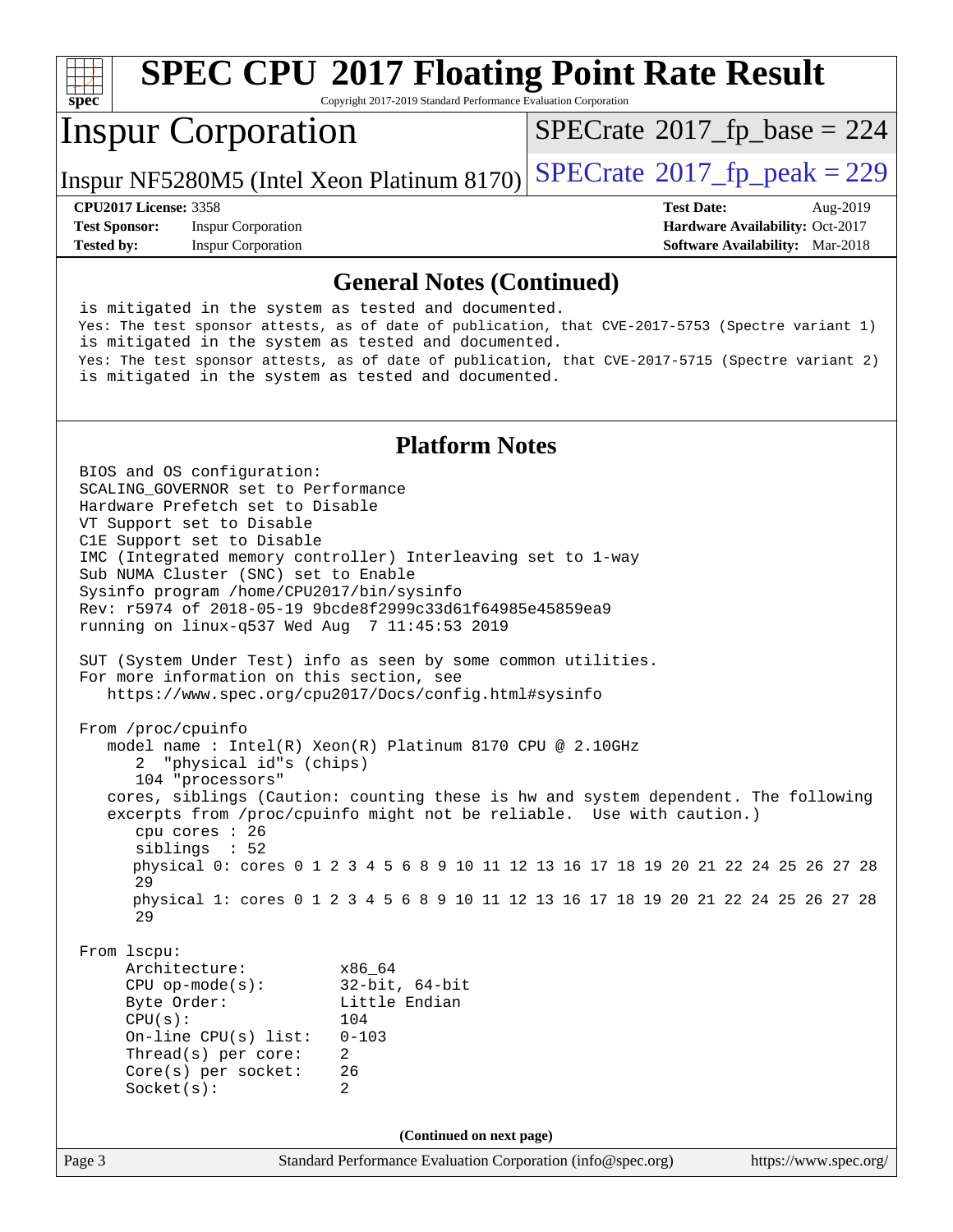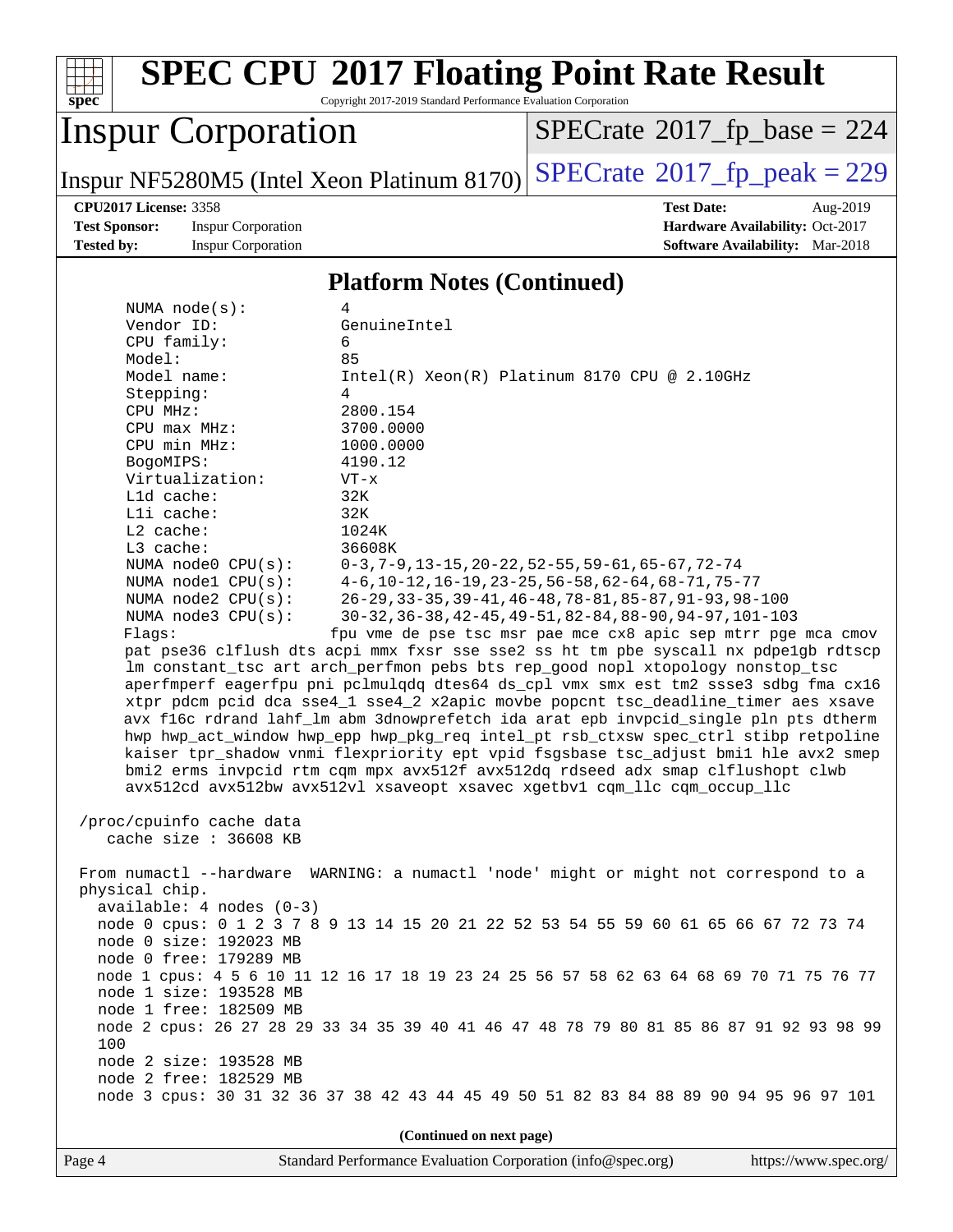| $spec^*$                                                                                                                                                                                                                                                         | <b>SPEC CPU®2017 Floating Point Rate Result</b><br>Copyright 2017-2019 Standard Performance Evaluation Corporation                                                                                                                                                                                                                                                                                                                                                                                                                                                                                                                                                                                                                                                                                                                                                                                                                                                                                                                                                                                                                                |                                      |                                                                                       |
|------------------------------------------------------------------------------------------------------------------------------------------------------------------------------------------------------------------------------------------------------------------|---------------------------------------------------------------------------------------------------------------------------------------------------------------------------------------------------------------------------------------------------------------------------------------------------------------------------------------------------------------------------------------------------------------------------------------------------------------------------------------------------------------------------------------------------------------------------------------------------------------------------------------------------------------------------------------------------------------------------------------------------------------------------------------------------------------------------------------------------------------------------------------------------------------------------------------------------------------------------------------------------------------------------------------------------------------------------------------------------------------------------------------------------|--------------------------------------|---------------------------------------------------------------------------------------|
|                                                                                                                                                                                                                                                                  | <b>Inspur Corporation</b>                                                                                                                                                                                                                                                                                                                                                                                                                                                                                                                                                                                                                                                                                                                                                                                                                                                                                                                                                                                                                                                                                                                         | $SPECrate^{\circ}2017$ [p base = 224 |                                                                                       |
|                                                                                                                                                                                                                                                                  | Inspur NF5280M5 (Intel Xeon Platinum 8170)                                                                                                                                                                                                                                                                                                                                                                                                                                                                                                                                                                                                                                                                                                                                                                                                                                                                                                                                                                                                                                                                                                        | $SPECTate@2017_fp\_peak = 229$       |                                                                                       |
| <b>CPU2017 License: 3358</b><br><b>Test Sponsor:</b><br><b>Tested by:</b>                                                                                                                                                                                        | <b>Inspur Corporation</b><br><b>Inspur Corporation</b>                                                                                                                                                                                                                                                                                                                                                                                                                                                                                                                                                                                                                                                                                                                                                                                                                                                                                                                                                                                                                                                                                            | <b>Test Date:</b>                    | Aug-2019<br>Hardware Availability: Oct-2017<br><b>Software Availability:</b> Mar-2018 |
|                                                                                                                                                                                                                                                                  | <b>Platform Notes (Continued)</b>                                                                                                                                                                                                                                                                                                                                                                                                                                                                                                                                                                                                                                                                                                                                                                                                                                                                                                                                                                                                                                                                                                                 |                                      |                                                                                       |
| 102 103<br>node distances:<br>node<br>$\overline{\phantom{0}}$<br>0:<br>10 <sub>1</sub><br>1:<br>11<br>2:<br>21<br>3:<br>21<br>From /proc/meminfo<br>MemTotal:<br>HugePages_Total:<br>Hugepagesize:<br>SuSE-release:<br>os-release:<br>ID="sles"<br>uname $-a$ : | node 3 size: 193391 MB<br>node 3 free: 182333 MB<br>$\mathbf{1}$<br>2<br>3<br>11<br>21<br>21<br>10<br>21 21<br>21<br>10<br>- 11<br>21<br>11<br>10<br>791012044 kB<br>0<br>2048 kB<br>/usr/bin/lsb release -d<br>SUSE Linux Enterprise Server 12 SP2<br>From /etc/*release* /etc/*version*<br>SUSE Linux Enterprise Server 12 (x86_64)<br>$VERSION = 12$<br>$PATCHLEVEL = 2$<br># This file is deprecated and will be removed in a future service pack or release.<br># Please check /etc/os-release for details about this release.<br>NAME="SLES"<br>VERSION="12-SP2"<br>VERSION_ID="12.2"<br>PRETTY_NAME="SUSE Linux Enterprise Server 12 SP2"<br>ANSI COLOR="0;32"<br>CPE_NAME="cpe:/o:suse:sles:12:sp2"<br>Linux linux-q537 4.4.120-92.70-default #1 SMP Wed Mar 14 15:59:43 UTC 2018 (52a83de)<br>x86_64 x86_64 x86_64 GNU/Linux<br>Kernel self-reported vulnerability status:<br>CVE-2017-5754 (Meltdown):<br>Mitigation: PTI<br>CVE-2017-5753 (Spectre variant 1): Mitigation: __user pointer sanitization<br>CVE-2017-5715 (Spectre variant 2): Mitigation: IBRS+IBPB<br>run-level 3 Jul 23 11:53 last=5<br>SPEC is set to: /home/CPU2017 |                                      |                                                                                       |
|                                                                                                                                                                                                                                                                  | (Continued on next page)                                                                                                                                                                                                                                                                                                                                                                                                                                                                                                                                                                                                                                                                                                                                                                                                                                                                                                                                                                                                                                                                                                                          |                                      |                                                                                       |
| Page 5                                                                                                                                                                                                                                                           | Standard Performance Evaluation Corporation (info@spec.org)                                                                                                                                                                                                                                                                                                                                                                                                                                                                                                                                                                                                                                                                                                                                                                                                                                                                                                                                                                                                                                                                                       |                                      | https://www.spec.org/                                                                 |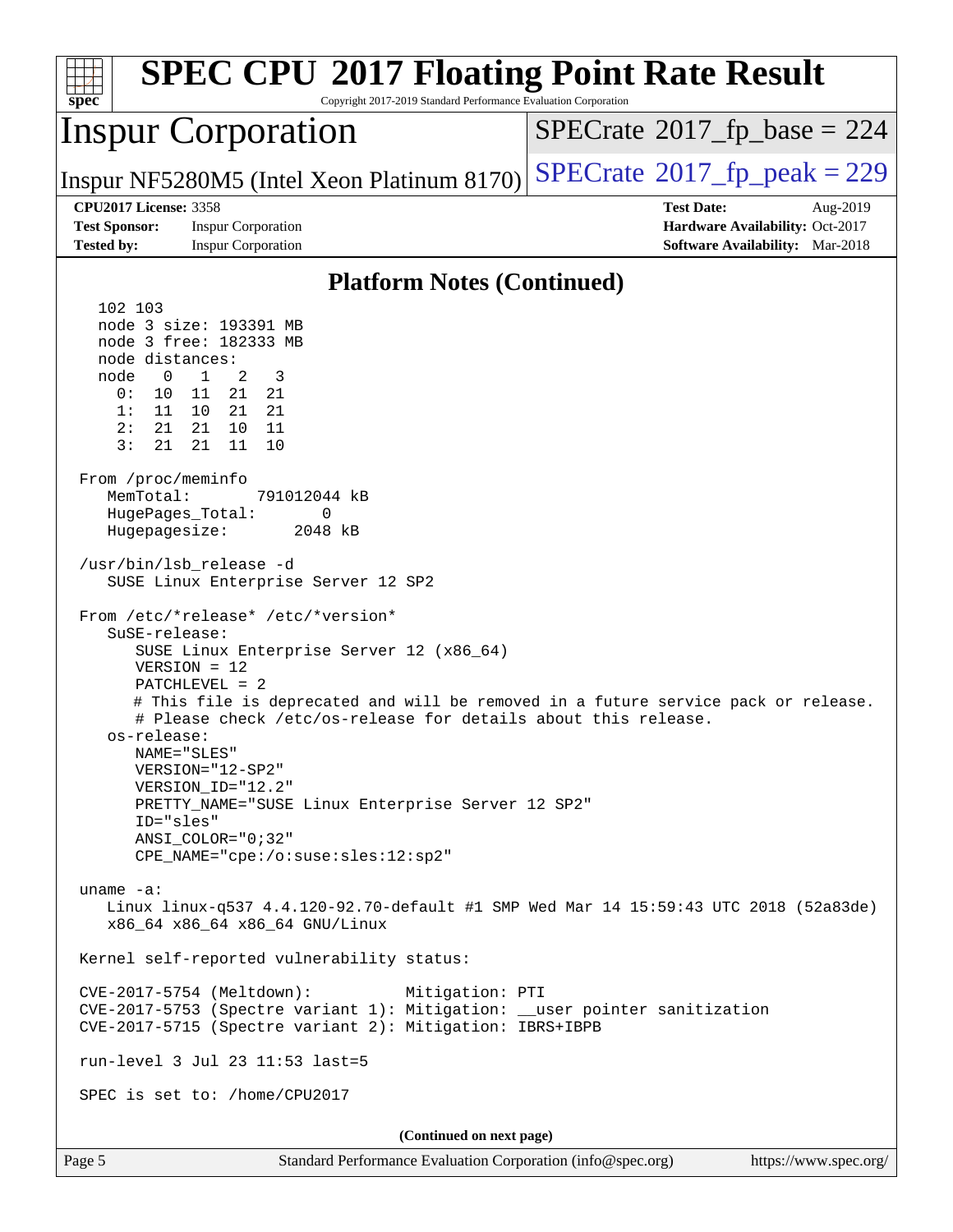| <b>SPEC CPU®2017 Floating Point Rate Result</b><br>Spec<br>Copyright 2017-2019 Standard Performance Evaluation Corporation                                                                                                                                                                                                                                                                                                                  |                                        |
|---------------------------------------------------------------------------------------------------------------------------------------------------------------------------------------------------------------------------------------------------------------------------------------------------------------------------------------------------------------------------------------------------------------------------------------------|----------------------------------------|
| <b>Inspur Corporation</b>                                                                                                                                                                                                                                                                                                                                                                                                                   | $SPECrate^{\circ}2017$ _fp_base = 224  |
| Inspur NF5280M5 (Intel Xeon Platinum 8170)                                                                                                                                                                                                                                                                                                                                                                                                  | $SPECTate@2017fr peak = 229$           |
| <b>CPU2017 License: 3358</b>                                                                                                                                                                                                                                                                                                                                                                                                                | <b>Test Date:</b><br>Aug-2019          |
| <b>Test Sponsor:</b><br><b>Inspur Corporation</b>                                                                                                                                                                                                                                                                                                                                                                                           | Hardware Availability: Oct-2017        |
| <b>Tested by:</b><br><b>Inspur Corporation</b>                                                                                                                                                                                                                                                                                                                                                                                              | <b>Software Availability:</b> Mar-2018 |
| <b>Platform Notes (Continued)</b>                                                                                                                                                                                                                                                                                                                                                                                                           |                                        |
| Filesystem<br>Used Avail Use% Mounted on<br>Size<br>Type<br>/dev/sdb3<br>xfs<br>407G<br>70G 338G 18% / home                                                                                                                                                                                                                                                                                                                                 |                                        |
| Additional information from dmidecode follows. WARNING: Use caution when you interpret<br>this section. The 'dmidecode' program reads system data which is "intended to allow<br>hardware to be accurately determined", but the intent may not be met, as there are<br>frequent changes to hardware, firmware, and the "DMTF SMBIOS" standard.<br>BIOS Inspur 4.0.8 10/17/2018<br>Memory:<br>24x Samsung M393A4K40CB2-CTD 32 GB 2 rank 2666 |                                        |
| (End of data from sysinfo program)                                                                                                                                                                                                                                                                                                                                                                                                          |                                        |
| <b>Compiler Version Notes</b>                                                                                                                                                                                                                                                                                                                                                                                                               |                                        |
| 519.1bm_r(base, peak) 538.imagick_r(base, peak)<br>C<br>544.nab_r(base, peak)                                                                                                                                                                                                                                                                                                                                                               |                                        |
| icc (ICC) 18.0.0 20170811<br>Copyright (C) 1985-2017 Intel Corporation. All rights reserved.                                                                                                                                                                                                                                                                                                                                                |                                        |
| 508.namd_r(base, peak) 510.parest_r(base, peak)<br>$C++$                                                                                                                                                                                                                                                                                                                                                                                    |                                        |
| icpc (ICC) 18.0.0 20170811<br>Copyright (C) 1985-2017 Intel Corporation. All rights reserved.                                                                                                                                                                                                                                                                                                                                               |                                        |
| C++, C $ 511.povray_r(base, peak) 526.blender_r(base, peak)$                                                                                                                                                                                                                                                                                                                                                                                |                                        |
| icpc (ICC) 18.0.0 20170811<br>Copyright (C) 1985-2017 Intel Corporation. All rights reserved.<br>icc (ICC) 18.0.0 20170811                                                                                                                                                                                                                                                                                                                  |                                        |
| Copyright (C) 1985-2017 Intel Corporation. All rights reserved.                                                                                                                                                                                                                                                                                                                                                                             |                                        |
| $C++$ , C, Fortran   507.cactuBSSN_r(base, peak)                                                                                                                                                                                                                                                                                                                                                                                            |                                        |
| icpc (ICC) 18.0.0 20170811<br>Copyright (C) 1985-2017 Intel Corporation. All rights reserved.<br>icc (ICC) 18.0.0 20170811                                                                                                                                                                                                                                                                                                                  |                                        |
| Copyright (C) 1985-2017 Intel Corporation. All rights reserved.                                                                                                                                                                                                                                                                                                                                                                             |                                        |
| (Continued on next page)                                                                                                                                                                                                                                                                                                                                                                                                                    |                                        |
| Page 6<br>Standard Performance Evaluation Corporation (info@spec.org)                                                                                                                                                                                                                                                                                                                                                                       | https://www.spec.org/                  |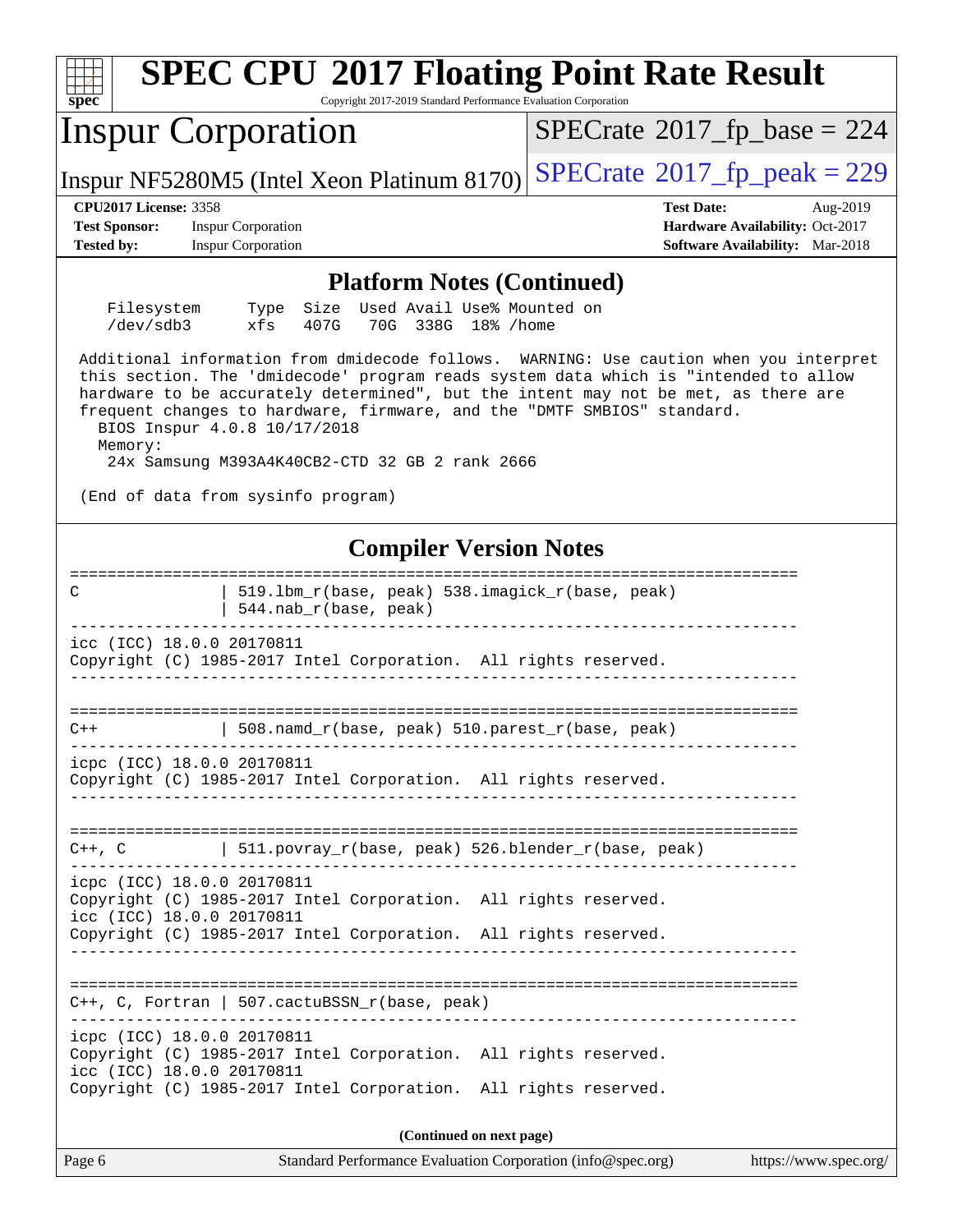| $spec^*$                     | <b>SPEC CPU®2017 Floating Point Rate Result</b><br>Copyright 2017-2019 Standard Performance Evaluation Corporation |                                            |
|------------------------------|--------------------------------------------------------------------------------------------------------------------|--------------------------------------------|
|                              | <b>Inspur Corporation</b>                                                                                          | $SPECTate$ <sup>®</sup> 2017_fp_base = 224 |
|                              | Inspur NF5280M5 (Intel Xeon Platinum 8170)                                                                         | $SPECTate@2017_fp\_peak = 229$             |
| <b>CPU2017 License: 3358</b> |                                                                                                                    | <b>Test Date:</b><br>Aug-2019              |
| <b>Test Sponsor:</b>         | <b>Inspur Corporation</b>                                                                                          | Hardware Availability: Oct-2017            |
| <b>Tested by:</b>            | <b>Inspur Corporation</b>                                                                                          | <b>Software Availability:</b> Mar-2018     |
|                              | <b>Compiler Version Notes (Continued)</b>                                                                          |                                            |
|                              | ifort (IFORT) 18.0.0 20170811                                                                                      |                                            |
|                              | Copyright (C) 1985-2017 Intel Corporation. All rights reserved.                                                    |                                            |
|                              |                                                                                                                    |                                            |
|                              |                                                                                                                    |                                            |
| Fortran                      | 503.bwaves_r(base, peak) 549.fotonik3d_r(base, peak)<br>554.roms_r(base, peak)                                     |                                            |
|                              | ---------<br>ifort (IFORT) 18.0.0 20170811                                                                         |                                            |
|                              | Copyright (C) 1985-2017 Intel Corporation. All rights reserved.                                                    |                                            |
|                              |                                                                                                                    |                                            |
|                              |                                                                                                                    |                                            |
|                              | Fortran, C   521.wrf_r(base, peak) 527.cam4_r(base, peak)                                                          |                                            |
|                              | ifort (IFORT) 18.0.0 20170811                                                                                      |                                            |
|                              | Copyright (C) 1985-2017 Intel Corporation. All rights reserved.<br>icc (ICC) 18.0.0 20170811                       |                                            |
|                              | Copyright (C) 1985-2017 Intel Corporation. All rights reserved.                                                    |                                            |
|                              |                                                                                                                    |                                            |
|                              |                                                                                                                    |                                            |

## **[Base Compiler Invocation](http://www.spec.org/auto/cpu2017/Docs/result-fields.html#BaseCompilerInvocation)**

[C benchmarks](http://www.spec.org/auto/cpu2017/Docs/result-fields.html#Cbenchmarks): [icc](http://www.spec.org/cpu2017/results/res2019q3/cpu2017-20190819-17027.flags.html#user_CCbase_intel_icc_18.0_66fc1ee009f7361af1fbd72ca7dcefbb700085f36577c54f309893dd4ec40d12360134090235512931783d35fd58c0460139e722d5067c5574d8eaf2b3e37e92)

[C++ benchmarks:](http://www.spec.org/auto/cpu2017/Docs/result-fields.html#CXXbenchmarks) [icpc](http://www.spec.org/cpu2017/results/res2019q3/cpu2017-20190819-17027.flags.html#user_CXXbase_intel_icpc_18.0_c510b6838c7f56d33e37e94d029a35b4a7bccf4766a728ee175e80a419847e808290a9b78be685c44ab727ea267ec2f070ec5dc83b407c0218cded6866a35d07)

[Fortran benchmarks](http://www.spec.org/auto/cpu2017/Docs/result-fields.html#Fortranbenchmarks): [ifort](http://www.spec.org/cpu2017/results/res2019q3/cpu2017-20190819-17027.flags.html#user_FCbase_intel_ifort_18.0_8111460550e3ca792625aed983ce982f94888b8b503583aa7ba2b8303487b4d8a21a13e7191a45c5fd58ff318f48f9492884d4413fa793fd88dd292cad7027ca)

[Benchmarks using both Fortran and C](http://www.spec.org/auto/cpu2017/Docs/result-fields.html#BenchmarksusingbothFortranandC): [ifort](http://www.spec.org/cpu2017/results/res2019q3/cpu2017-20190819-17027.flags.html#user_CC_FCbase_intel_ifort_18.0_8111460550e3ca792625aed983ce982f94888b8b503583aa7ba2b8303487b4d8a21a13e7191a45c5fd58ff318f48f9492884d4413fa793fd88dd292cad7027ca) [icc](http://www.spec.org/cpu2017/results/res2019q3/cpu2017-20190819-17027.flags.html#user_CC_FCbase_intel_icc_18.0_66fc1ee009f7361af1fbd72ca7dcefbb700085f36577c54f309893dd4ec40d12360134090235512931783d35fd58c0460139e722d5067c5574d8eaf2b3e37e92)

[Benchmarks using both C and C++](http://www.spec.org/auto/cpu2017/Docs/result-fields.html#BenchmarksusingbothCandCXX): [icpc](http://www.spec.org/cpu2017/results/res2019q3/cpu2017-20190819-17027.flags.html#user_CC_CXXbase_intel_icpc_18.0_c510b6838c7f56d33e37e94d029a35b4a7bccf4766a728ee175e80a419847e808290a9b78be685c44ab727ea267ec2f070ec5dc83b407c0218cded6866a35d07) [icc](http://www.spec.org/cpu2017/results/res2019q3/cpu2017-20190819-17027.flags.html#user_CC_CXXbase_intel_icc_18.0_66fc1ee009f7361af1fbd72ca7dcefbb700085f36577c54f309893dd4ec40d12360134090235512931783d35fd58c0460139e722d5067c5574d8eaf2b3e37e92)

[Benchmarks using Fortran, C, and C++:](http://www.spec.org/auto/cpu2017/Docs/result-fields.html#BenchmarksusingFortranCandCXX) [icpc](http://www.spec.org/cpu2017/results/res2019q3/cpu2017-20190819-17027.flags.html#user_CC_CXX_FCbase_intel_icpc_18.0_c510b6838c7f56d33e37e94d029a35b4a7bccf4766a728ee175e80a419847e808290a9b78be685c44ab727ea267ec2f070ec5dc83b407c0218cded6866a35d07) [icc](http://www.spec.org/cpu2017/results/res2019q3/cpu2017-20190819-17027.flags.html#user_CC_CXX_FCbase_intel_icc_18.0_66fc1ee009f7361af1fbd72ca7dcefbb700085f36577c54f309893dd4ec40d12360134090235512931783d35fd58c0460139e722d5067c5574d8eaf2b3e37e92) [ifort](http://www.spec.org/cpu2017/results/res2019q3/cpu2017-20190819-17027.flags.html#user_CC_CXX_FCbase_intel_ifort_18.0_8111460550e3ca792625aed983ce982f94888b8b503583aa7ba2b8303487b4d8a21a13e7191a45c5fd58ff318f48f9492884d4413fa793fd88dd292cad7027ca)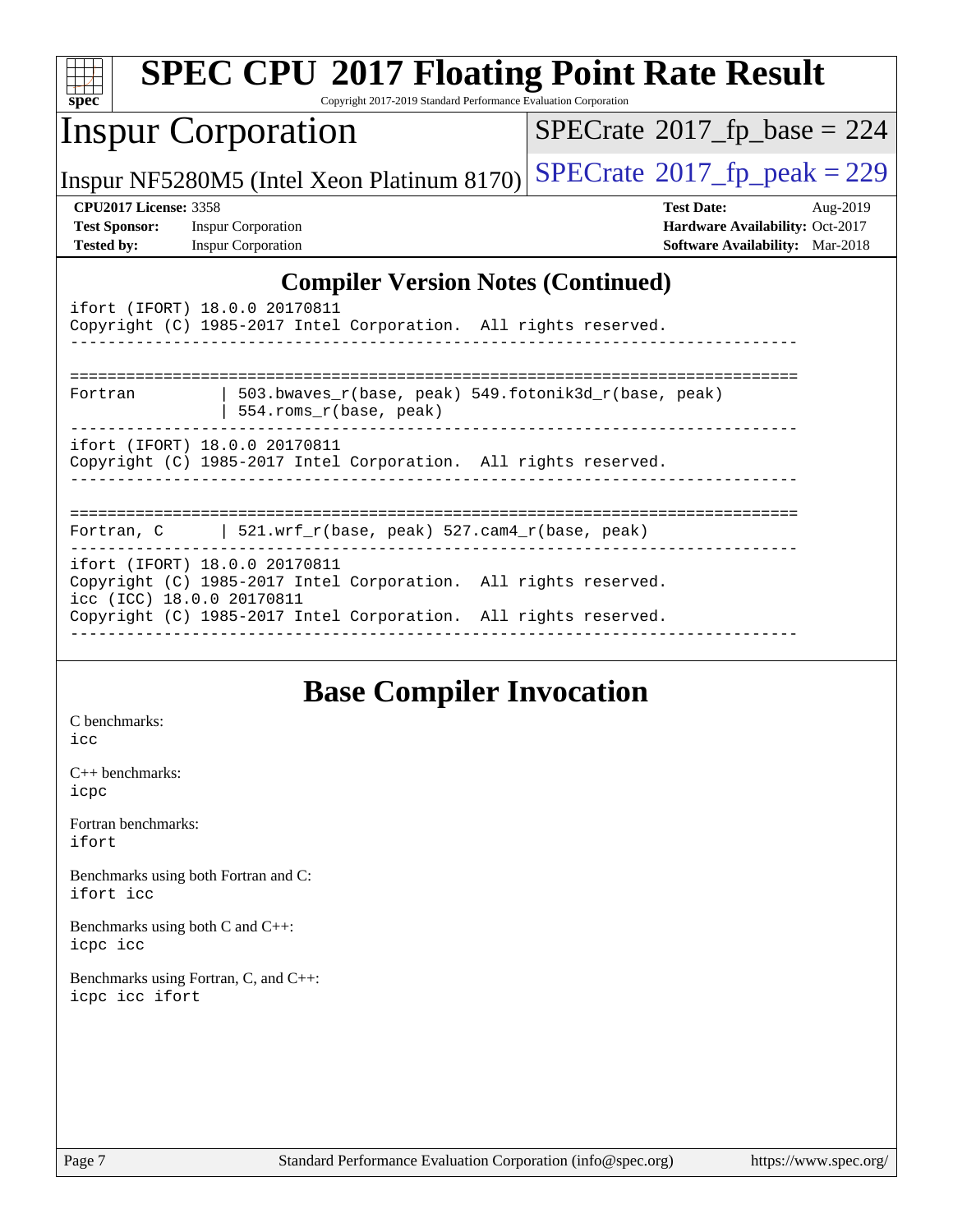

# **[SPEC CPU](http://www.spec.org/auto/cpu2017/Docs/result-fields.html#SPECCPU2017FloatingPointRateResult)[2017 Floating Point Rate Result](http://www.spec.org/auto/cpu2017/Docs/result-fields.html#SPECCPU2017FloatingPointRateResult)**

Copyright 2017-2019 Standard Performance Evaluation Corporation

## Inspur Corporation

 $SPECTate$ <sup>®</sup>[2017\\_fp\\_base =](http://www.spec.org/auto/cpu2017/Docs/result-fields.html#SPECrate2017fpbase) 224

Inspur NF5280M5 (Intel Xeon Platinum 8170)  $\text{SPECrate}^{\circ}2017$  $\text{SPECrate}^{\circ}2017$  $\text{SPECrate}^{\circ}2017$  fp peak = 229

**[Test Sponsor:](http://www.spec.org/auto/cpu2017/Docs/result-fields.html#TestSponsor)** Inspur Corporation **[Hardware Availability:](http://www.spec.org/auto/cpu2017/Docs/result-fields.html#HardwareAvailability)** Oct-2017 **[Tested by:](http://www.spec.org/auto/cpu2017/Docs/result-fields.html#Testedby)** Inspur Corporation **[Software Availability:](http://www.spec.org/auto/cpu2017/Docs/result-fields.html#SoftwareAvailability)** Mar-2018

**[CPU2017 License:](http://www.spec.org/auto/cpu2017/Docs/result-fields.html#CPU2017License)** 3358 **[Test Date:](http://www.spec.org/auto/cpu2017/Docs/result-fields.html#TestDate)** Aug-2019

#### **[Base Portability Flags](http://www.spec.org/auto/cpu2017/Docs/result-fields.html#BasePortabilityFlags)**

 503.bwaves\_r: [-DSPEC\\_LP64](http://www.spec.org/cpu2017/results/res2019q3/cpu2017-20190819-17027.flags.html#suite_basePORTABILITY503_bwaves_r_DSPEC_LP64) 507.cactuBSSN\_r: [-DSPEC\\_LP64](http://www.spec.org/cpu2017/results/res2019q3/cpu2017-20190819-17027.flags.html#suite_basePORTABILITY507_cactuBSSN_r_DSPEC_LP64) 508.namd\_r: [-DSPEC\\_LP64](http://www.spec.org/cpu2017/results/res2019q3/cpu2017-20190819-17027.flags.html#suite_basePORTABILITY508_namd_r_DSPEC_LP64) 510.parest\_r: [-DSPEC\\_LP64](http://www.spec.org/cpu2017/results/res2019q3/cpu2017-20190819-17027.flags.html#suite_basePORTABILITY510_parest_r_DSPEC_LP64) 511.povray\_r: [-DSPEC\\_LP64](http://www.spec.org/cpu2017/results/res2019q3/cpu2017-20190819-17027.flags.html#suite_basePORTABILITY511_povray_r_DSPEC_LP64) 519.lbm\_r: [-DSPEC\\_LP64](http://www.spec.org/cpu2017/results/res2019q3/cpu2017-20190819-17027.flags.html#suite_basePORTABILITY519_lbm_r_DSPEC_LP64) 521.wrf\_r: [-DSPEC\\_LP64](http://www.spec.org/cpu2017/results/res2019q3/cpu2017-20190819-17027.flags.html#suite_basePORTABILITY521_wrf_r_DSPEC_LP64) [-DSPEC\\_CASE\\_FLAG](http://www.spec.org/cpu2017/results/res2019q3/cpu2017-20190819-17027.flags.html#b521.wrf_r_baseCPORTABILITY_DSPEC_CASE_FLAG) [-convert big\\_endian](http://www.spec.org/cpu2017/results/res2019q3/cpu2017-20190819-17027.flags.html#user_baseFPORTABILITY521_wrf_r_convert_big_endian_c3194028bc08c63ac5d04de18c48ce6d347e4e562e8892b8bdbdc0214820426deb8554edfa529a3fb25a586e65a3d812c835984020483e7e73212c4d31a38223) 526.blender\_r: [-DSPEC\\_LP64](http://www.spec.org/cpu2017/results/res2019q3/cpu2017-20190819-17027.flags.html#suite_basePORTABILITY526_blender_r_DSPEC_LP64) [-DSPEC\\_LINUX](http://www.spec.org/cpu2017/results/res2019q3/cpu2017-20190819-17027.flags.html#b526.blender_r_baseCPORTABILITY_DSPEC_LINUX) [-funsigned-char](http://www.spec.org/cpu2017/results/res2019q3/cpu2017-20190819-17027.flags.html#user_baseCPORTABILITY526_blender_r_force_uchar_40c60f00ab013830e2dd6774aeded3ff59883ba5a1fc5fc14077f794d777847726e2a5858cbc7672e36e1b067e7e5c1d9a74f7176df07886a243d7cc18edfe67) 527.cam4\_r: [-DSPEC\\_LP64](http://www.spec.org/cpu2017/results/res2019q3/cpu2017-20190819-17027.flags.html#suite_basePORTABILITY527_cam4_r_DSPEC_LP64) [-DSPEC\\_CASE\\_FLAG](http://www.spec.org/cpu2017/results/res2019q3/cpu2017-20190819-17027.flags.html#b527.cam4_r_baseCPORTABILITY_DSPEC_CASE_FLAG) 538.imagick\_r: [-DSPEC\\_LP64](http://www.spec.org/cpu2017/results/res2019q3/cpu2017-20190819-17027.flags.html#suite_basePORTABILITY538_imagick_r_DSPEC_LP64) 544.nab\_r: [-DSPEC\\_LP64](http://www.spec.org/cpu2017/results/res2019q3/cpu2017-20190819-17027.flags.html#suite_basePORTABILITY544_nab_r_DSPEC_LP64) 549.fotonik3d\_r: [-DSPEC\\_LP64](http://www.spec.org/cpu2017/results/res2019q3/cpu2017-20190819-17027.flags.html#suite_basePORTABILITY549_fotonik3d_r_DSPEC_LP64) 554.roms\_r: [-DSPEC\\_LP64](http://www.spec.org/cpu2017/results/res2019q3/cpu2017-20190819-17027.flags.html#suite_basePORTABILITY554_roms_r_DSPEC_LP64)

**[Base Optimization Flags](http://www.spec.org/auto/cpu2017/Docs/result-fields.html#BaseOptimizationFlags)**

[C benchmarks](http://www.spec.org/auto/cpu2017/Docs/result-fields.html#Cbenchmarks):

[-xCORE-AVX2](http://www.spec.org/cpu2017/results/res2019q3/cpu2017-20190819-17027.flags.html#user_CCbase_f-xCORE-AVX2) [-ipo](http://www.spec.org/cpu2017/results/res2019q3/cpu2017-20190819-17027.flags.html#user_CCbase_f-ipo) [-O3](http://www.spec.org/cpu2017/results/res2019q3/cpu2017-20190819-17027.flags.html#user_CCbase_f-O3) [-no-prec-div](http://www.spec.org/cpu2017/results/res2019q3/cpu2017-20190819-17027.flags.html#user_CCbase_f-no-prec-div) [-qopt-prefetch](http://www.spec.org/cpu2017/results/res2019q3/cpu2017-20190819-17027.flags.html#user_CCbase_f-qopt-prefetch) [-ffinite-math-only](http://www.spec.org/cpu2017/results/res2019q3/cpu2017-20190819-17027.flags.html#user_CCbase_f_finite_math_only_cb91587bd2077682c4b38af759c288ed7c732db004271a9512da14a4f8007909a5f1427ecbf1a0fb78ff2a814402c6114ac565ca162485bbcae155b5e4258871) [-qopt-mem-layout-trans=3](http://www.spec.org/cpu2017/results/res2019q3/cpu2017-20190819-17027.flags.html#user_CCbase_f-qopt-mem-layout-trans_de80db37974c74b1f0e20d883f0b675c88c3b01e9d123adea9b28688d64333345fb62bc4a798493513fdb68f60282f9a726aa07f478b2f7113531aecce732043)

#### [C++ benchmarks:](http://www.spec.org/auto/cpu2017/Docs/result-fields.html#CXXbenchmarks)

[-xCORE-AVX2](http://www.spec.org/cpu2017/results/res2019q3/cpu2017-20190819-17027.flags.html#user_CXXbase_f-xCORE-AVX2) [-ipo](http://www.spec.org/cpu2017/results/res2019q3/cpu2017-20190819-17027.flags.html#user_CXXbase_f-ipo) [-O3](http://www.spec.org/cpu2017/results/res2019q3/cpu2017-20190819-17027.flags.html#user_CXXbase_f-O3) [-no-prec-div](http://www.spec.org/cpu2017/results/res2019q3/cpu2017-20190819-17027.flags.html#user_CXXbase_f-no-prec-div) [-qopt-prefetch](http://www.spec.org/cpu2017/results/res2019q3/cpu2017-20190819-17027.flags.html#user_CXXbase_f-qopt-prefetch) [-ffinite-math-only](http://www.spec.org/cpu2017/results/res2019q3/cpu2017-20190819-17027.flags.html#user_CXXbase_f_finite_math_only_cb91587bd2077682c4b38af759c288ed7c732db004271a9512da14a4f8007909a5f1427ecbf1a0fb78ff2a814402c6114ac565ca162485bbcae155b5e4258871) [-qopt-mem-layout-trans=3](http://www.spec.org/cpu2017/results/res2019q3/cpu2017-20190819-17027.flags.html#user_CXXbase_f-qopt-mem-layout-trans_de80db37974c74b1f0e20d883f0b675c88c3b01e9d123adea9b28688d64333345fb62bc4a798493513fdb68f60282f9a726aa07f478b2f7113531aecce732043)

#### [Fortran benchmarks](http://www.spec.org/auto/cpu2017/Docs/result-fields.html#Fortranbenchmarks):

[-xCORE-AVX2](http://www.spec.org/cpu2017/results/res2019q3/cpu2017-20190819-17027.flags.html#user_FCbase_f-xCORE-AVX2) [-ipo](http://www.spec.org/cpu2017/results/res2019q3/cpu2017-20190819-17027.flags.html#user_FCbase_f-ipo) [-O3](http://www.spec.org/cpu2017/results/res2019q3/cpu2017-20190819-17027.flags.html#user_FCbase_f-O3) [-no-prec-div](http://www.spec.org/cpu2017/results/res2019q3/cpu2017-20190819-17027.flags.html#user_FCbase_f-no-prec-div) [-qopt-prefetch](http://www.spec.org/cpu2017/results/res2019q3/cpu2017-20190819-17027.flags.html#user_FCbase_f-qopt-prefetch) [-ffinite-math-only](http://www.spec.org/cpu2017/results/res2019q3/cpu2017-20190819-17027.flags.html#user_FCbase_f_finite_math_only_cb91587bd2077682c4b38af759c288ed7c732db004271a9512da14a4f8007909a5f1427ecbf1a0fb78ff2a814402c6114ac565ca162485bbcae155b5e4258871) [-qopt-mem-layout-trans=3](http://www.spec.org/cpu2017/results/res2019q3/cpu2017-20190819-17027.flags.html#user_FCbase_f-qopt-mem-layout-trans_de80db37974c74b1f0e20d883f0b675c88c3b01e9d123adea9b28688d64333345fb62bc4a798493513fdb68f60282f9a726aa07f478b2f7113531aecce732043) [-nostandard-realloc-lhs](http://www.spec.org/cpu2017/results/res2019q3/cpu2017-20190819-17027.flags.html#user_FCbase_f_2003_std_realloc_82b4557e90729c0f113870c07e44d33d6f5a304b4f63d4c15d2d0f1fab99f5daaed73bdb9275d9ae411527f28b936061aa8b9c8f2d63842963b95c9dd6426b8a) [-align array32byte](http://www.spec.org/cpu2017/results/res2019q3/cpu2017-20190819-17027.flags.html#user_FCbase_align_array32byte_b982fe038af199962ba9a80c053b8342c548c85b40b8e86eb3cc33dee0d7986a4af373ac2d51c3f7cf710a18d62fdce2948f201cd044323541f22fc0fffc51b6)

[Benchmarks using both Fortran and C](http://www.spec.org/auto/cpu2017/Docs/result-fields.html#BenchmarksusingbothFortranandC):

[-xCORE-AVX2](http://www.spec.org/cpu2017/results/res2019q3/cpu2017-20190819-17027.flags.html#user_CC_FCbase_f-xCORE-AVX2) [-ipo](http://www.spec.org/cpu2017/results/res2019q3/cpu2017-20190819-17027.flags.html#user_CC_FCbase_f-ipo) [-O3](http://www.spec.org/cpu2017/results/res2019q3/cpu2017-20190819-17027.flags.html#user_CC_FCbase_f-O3) [-no-prec-div](http://www.spec.org/cpu2017/results/res2019q3/cpu2017-20190819-17027.flags.html#user_CC_FCbase_f-no-prec-div) [-qopt-prefetch](http://www.spec.org/cpu2017/results/res2019q3/cpu2017-20190819-17027.flags.html#user_CC_FCbase_f-qopt-prefetch) [-ffinite-math-only](http://www.spec.org/cpu2017/results/res2019q3/cpu2017-20190819-17027.flags.html#user_CC_FCbase_f_finite_math_only_cb91587bd2077682c4b38af759c288ed7c732db004271a9512da14a4f8007909a5f1427ecbf1a0fb78ff2a814402c6114ac565ca162485bbcae155b5e4258871) [-qopt-mem-layout-trans=3](http://www.spec.org/cpu2017/results/res2019q3/cpu2017-20190819-17027.flags.html#user_CC_FCbase_f-qopt-mem-layout-trans_de80db37974c74b1f0e20d883f0b675c88c3b01e9d123adea9b28688d64333345fb62bc4a798493513fdb68f60282f9a726aa07f478b2f7113531aecce732043) [-nostandard-realloc-lhs](http://www.spec.org/cpu2017/results/res2019q3/cpu2017-20190819-17027.flags.html#user_CC_FCbase_f_2003_std_realloc_82b4557e90729c0f113870c07e44d33d6f5a304b4f63d4c15d2d0f1fab99f5daaed73bdb9275d9ae411527f28b936061aa8b9c8f2d63842963b95c9dd6426b8a) [-align array32byte](http://www.spec.org/cpu2017/results/res2019q3/cpu2017-20190819-17027.flags.html#user_CC_FCbase_align_array32byte_b982fe038af199962ba9a80c053b8342c548c85b40b8e86eb3cc33dee0d7986a4af373ac2d51c3f7cf710a18d62fdce2948f201cd044323541f22fc0fffc51b6)

[Benchmarks using both C and C++](http://www.spec.org/auto/cpu2017/Docs/result-fields.html#BenchmarksusingbothCandCXX): [-xCORE-AVX2](http://www.spec.org/cpu2017/results/res2019q3/cpu2017-20190819-17027.flags.html#user_CC_CXXbase_f-xCORE-AVX2) [-ipo](http://www.spec.org/cpu2017/results/res2019q3/cpu2017-20190819-17027.flags.html#user_CC_CXXbase_f-ipo) [-O3](http://www.spec.org/cpu2017/results/res2019q3/cpu2017-20190819-17027.flags.html#user_CC_CXXbase_f-O3) [-no-prec-div](http://www.spec.org/cpu2017/results/res2019q3/cpu2017-20190819-17027.flags.html#user_CC_CXXbase_f-no-prec-div) [-qopt-prefetch](http://www.spec.org/cpu2017/results/res2019q3/cpu2017-20190819-17027.flags.html#user_CC_CXXbase_f-qopt-prefetch) [-ffinite-math-only](http://www.spec.org/cpu2017/results/res2019q3/cpu2017-20190819-17027.flags.html#user_CC_CXXbase_f_finite_math_only_cb91587bd2077682c4b38af759c288ed7c732db004271a9512da14a4f8007909a5f1427ecbf1a0fb78ff2a814402c6114ac565ca162485bbcae155b5e4258871) [-qopt-mem-layout-trans=3](http://www.spec.org/cpu2017/results/res2019q3/cpu2017-20190819-17027.flags.html#user_CC_CXXbase_f-qopt-mem-layout-trans_de80db37974c74b1f0e20d883f0b675c88c3b01e9d123adea9b28688d64333345fb62bc4a798493513fdb68f60282f9a726aa07f478b2f7113531aecce732043)

#### [Benchmarks using Fortran, C, and C++:](http://www.spec.org/auto/cpu2017/Docs/result-fields.html#BenchmarksusingFortranCandCXX)

[-xCORE-AVX2](http://www.spec.org/cpu2017/results/res2019q3/cpu2017-20190819-17027.flags.html#user_CC_CXX_FCbase_f-xCORE-AVX2) [-ipo](http://www.spec.org/cpu2017/results/res2019q3/cpu2017-20190819-17027.flags.html#user_CC_CXX_FCbase_f-ipo) [-O3](http://www.spec.org/cpu2017/results/res2019q3/cpu2017-20190819-17027.flags.html#user_CC_CXX_FCbase_f-O3) [-no-prec-div](http://www.spec.org/cpu2017/results/res2019q3/cpu2017-20190819-17027.flags.html#user_CC_CXX_FCbase_f-no-prec-div) [-qopt-prefetch](http://www.spec.org/cpu2017/results/res2019q3/cpu2017-20190819-17027.flags.html#user_CC_CXX_FCbase_f-qopt-prefetch) [-ffinite-math-only](http://www.spec.org/cpu2017/results/res2019q3/cpu2017-20190819-17027.flags.html#user_CC_CXX_FCbase_f_finite_math_only_cb91587bd2077682c4b38af759c288ed7c732db004271a9512da14a4f8007909a5f1427ecbf1a0fb78ff2a814402c6114ac565ca162485bbcae155b5e4258871) [-qopt-mem-layout-trans=3](http://www.spec.org/cpu2017/results/res2019q3/cpu2017-20190819-17027.flags.html#user_CC_CXX_FCbase_f-qopt-mem-layout-trans_de80db37974c74b1f0e20d883f0b675c88c3b01e9d123adea9b28688d64333345fb62bc4a798493513fdb68f60282f9a726aa07f478b2f7113531aecce732043) [-nostandard-realloc-lhs](http://www.spec.org/cpu2017/results/res2019q3/cpu2017-20190819-17027.flags.html#user_CC_CXX_FCbase_f_2003_std_realloc_82b4557e90729c0f113870c07e44d33d6f5a304b4f63d4c15d2d0f1fab99f5daaed73bdb9275d9ae411527f28b936061aa8b9c8f2d63842963b95c9dd6426b8a) [-align array32byte](http://www.spec.org/cpu2017/results/res2019q3/cpu2017-20190819-17027.flags.html#user_CC_CXX_FCbase_align_array32byte_b982fe038af199962ba9a80c053b8342c548c85b40b8e86eb3cc33dee0d7986a4af373ac2d51c3f7cf710a18d62fdce2948f201cd044323541f22fc0fffc51b6)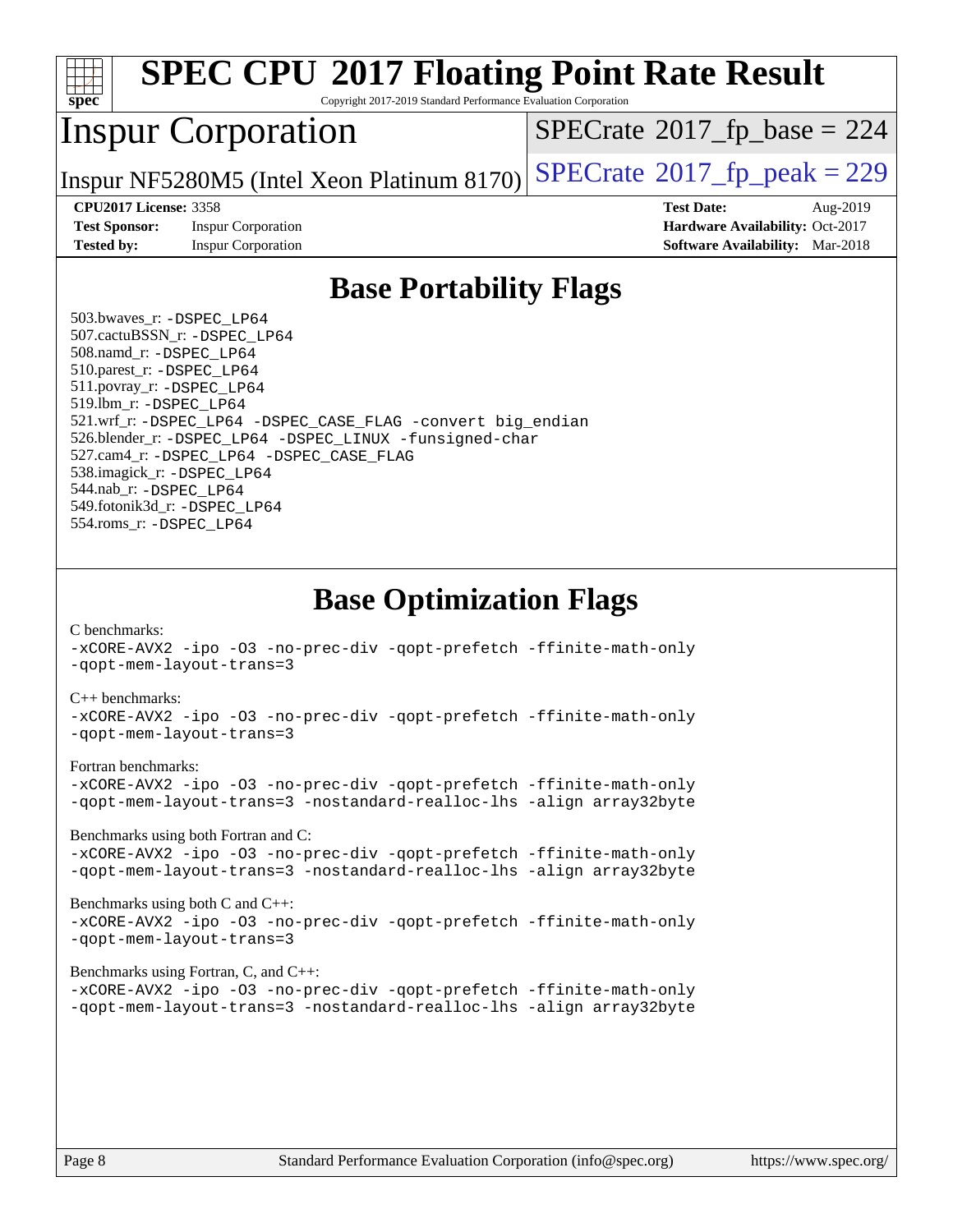| spec <sup>®</sup>    |                              | <b>SPEC CPU®2017 Floating Point Rate Result</b><br>Copyright 2017-2019 Standard Performance Evaluation Corporation |                                             |                                        |          |
|----------------------|------------------------------|--------------------------------------------------------------------------------------------------------------------|---------------------------------------------|----------------------------------------|----------|
|                      |                              | <b>Inspur Corporation</b>                                                                                          | $SPECrate^{\circ}2017$ _fp_base = 224       |                                        |          |
|                      |                              | Inspur NF5280M5 (Intel Xeon Platinum 8170)                                                                         | $SPECrate^{\circledcirc}2017$ fp peak = 229 |                                        |          |
|                      | <b>CPU2017 License: 3358</b> |                                                                                                                    |                                             | <b>Test Date:</b>                      | Aug-2019 |
| <b>Test Sponsor:</b> |                              | <b>Inspur Corporation</b>                                                                                          |                                             | Hardware Availability: Oct-2017        |          |
| <b>Tested by:</b>    |                              | <b>Inspur Corporation</b>                                                                                          |                                             | <b>Software Availability:</b> Mar-2018 |          |
|                      |                              |                                                                                                                    |                                             |                                        |          |

### **[Base Other Flags](http://www.spec.org/auto/cpu2017/Docs/result-fields.html#BaseOtherFlags)**

[C benchmarks:](http://www.spec.org/auto/cpu2017/Docs/result-fields.html#Cbenchmarks)  $-m64 - std = c11$  $-m64 - std = c11$ 

[C++ benchmarks:](http://www.spec.org/auto/cpu2017/Docs/result-fields.html#CXXbenchmarks) [-m64](http://www.spec.org/cpu2017/results/res2019q3/cpu2017-20190819-17027.flags.html#user_CXXbase_intel_intel64_18.0_af43caccfc8ded86e7699f2159af6efc7655f51387b94da716254467f3c01020a5059329e2569e4053f409e7c9202a7efc638f7a6d1ffb3f52dea4a3e31d82ab)

[Fortran benchmarks](http://www.spec.org/auto/cpu2017/Docs/result-fields.html#Fortranbenchmarks): [-m64](http://www.spec.org/cpu2017/results/res2019q3/cpu2017-20190819-17027.flags.html#user_FCbase_intel_intel64_18.0_af43caccfc8ded86e7699f2159af6efc7655f51387b94da716254467f3c01020a5059329e2569e4053f409e7c9202a7efc638f7a6d1ffb3f52dea4a3e31d82ab)

[Benchmarks using both Fortran and C:](http://www.spec.org/auto/cpu2017/Docs/result-fields.html#BenchmarksusingbothFortranandC) [-m64](http://www.spec.org/cpu2017/results/res2019q3/cpu2017-20190819-17027.flags.html#user_CC_FCbase_intel_intel64_18.0_af43caccfc8ded86e7699f2159af6efc7655f51387b94da716254467f3c01020a5059329e2569e4053f409e7c9202a7efc638f7a6d1ffb3f52dea4a3e31d82ab) [-std=c11](http://www.spec.org/cpu2017/results/res2019q3/cpu2017-20190819-17027.flags.html#user_CC_FCbase_intel_compiler_c11_mode_0e1c27790398a4642dfca32ffe6c27b5796f9c2d2676156f2e42c9c44eaad0c049b1cdb667a270c34d979996257aeb8fc440bfb01818dbc9357bd9d174cb8524)

[Benchmarks using both C and C++](http://www.spec.org/auto/cpu2017/Docs/result-fields.html#BenchmarksusingbothCandCXX): [-m64](http://www.spec.org/cpu2017/results/res2019q3/cpu2017-20190819-17027.flags.html#user_CC_CXXbase_intel_intel64_18.0_af43caccfc8ded86e7699f2159af6efc7655f51387b94da716254467f3c01020a5059329e2569e4053f409e7c9202a7efc638f7a6d1ffb3f52dea4a3e31d82ab) [-std=c11](http://www.spec.org/cpu2017/results/res2019q3/cpu2017-20190819-17027.flags.html#user_CC_CXXbase_intel_compiler_c11_mode_0e1c27790398a4642dfca32ffe6c27b5796f9c2d2676156f2e42c9c44eaad0c049b1cdb667a270c34d979996257aeb8fc440bfb01818dbc9357bd9d174cb8524)

[Benchmarks using Fortran, C, and C++:](http://www.spec.org/auto/cpu2017/Docs/result-fields.html#BenchmarksusingFortranCandCXX)  $-m64$   $-std=cl1$ 

#### **[Peak Compiler Invocation](http://www.spec.org/auto/cpu2017/Docs/result-fields.html#PeakCompilerInvocation)**

[C benchmarks](http://www.spec.org/auto/cpu2017/Docs/result-fields.html#Cbenchmarks): [icc](http://www.spec.org/cpu2017/results/res2019q3/cpu2017-20190819-17027.flags.html#user_CCpeak_intel_icc_18.0_66fc1ee009f7361af1fbd72ca7dcefbb700085f36577c54f309893dd4ec40d12360134090235512931783d35fd58c0460139e722d5067c5574d8eaf2b3e37e92)

[C++ benchmarks:](http://www.spec.org/auto/cpu2017/Docs/result-fields.html#CXXbenchmarks) [icpc](http://www.spec.org/cpu2017/results/res2019q3/cpu2017-20190819-17027.flags.html#user_CXXpeak_intel_icpc_18.0_c510b6838c7f56d33e37e94d029a35b4a7bccf4766a728ee175e80a419847e808290a9b78be685c44ab727ea267ec2f070ec5dc83b407c0218cded6866a35d07)

[Fortran benchmarks](http://www.spec.org/auto/cpu2017/Docs/result-fields.html#Fortranbenchmarks): [ifort](http://www.spec.org/cpu2017/results/res2019q3/cpu2017-20190819-17027.flags.html#user_FCpeak_intel_ifort_18.0_8111460550e3ca792625aed983ce982f94888b8b503583aa7ba2b8303487b4d8a21a13e7191a45c5fd58ff318f48f9492884d4413fa793fd88dd292cad7027ca)

[Benchmarks using both Fortran and C](http://www.spec.org/auto/cpu2017/Docs/result-fields.html#BenchmarksusingbothFortranandC): [ifort](http://www.spec.org/cpu2017/results/res2019q3/cpu2017-20190819-17027.flags.html#user_CC_FCpeak_intel_ifort_18.0_8111460550e3ca792625aed983ce982f94888b8b503583aa7ba2b8303487b4d8a21a13e7191a45c5fd58ff318f48f9492884d4413fa793fd88dd292cad7027ca) [icc](http://www.spec.org/cpu2017/results/res2019q3/cpu2017-20190819-17027.flags.html#user_CC_FCpeak_intel_icc_18.0_66fc1ee009f7361af1fbd72ca7dcefbb700085f36577c54f309893dd4ec40d12360134090235512931783d35fd58c0460139e722d5067c5574d8eaf2b3e37e92)

[Benchmarks using both C and C++](http://www.spec.org/auto/cpu2017/Docs/result-fields.html#BenchmarksusingbothCandCXX): [icpc](http://www.spec.org/cpu2017/results/res2019q3/cpu2017-20190819-17027.flags.html#user_CC_CXXpeak_intel_icpc_18.0_c510b6838c7f56d33e37e94d029a35b4a7bccf4766a728ee175e80a419847e808290a9b78be685c44ab727ea267ec2f070ec5dc83b407c0218cded6866a35d07) [icc](http://www.spec.org/cpu2017/results/res2019q3/cpu2017-20190819-17027.flags.html#user_CC_CXXpeak_intel_icc_18.0_66fc1ee009f7361af1fbd72ca7dcefbb700085f36577c54f309893dd4ec40d12360134090235512931783d35fd58c0460139e722d5067c5574d8eaf2b3e37e92)

[Benchmarks using Fortran, C, and C++:](http://www.spec.org/auto/cpu2017/Docs/result-fields.html#BenchmarksusingFortranCandCXX) [icpc](http://www.spec.org/cpu2017/results/res2019q3/cpu2017-20190819-17027.flags.html#user_CC_CXX_FCpeak_intel_icpc_18.0_c510b6838c7f56d33e37e94d029a35b4a7bccf4766a728ee175e80a419847e808290a9b78be685c44ab727ea267ec2f070ec5dc83b407c0218cded6866a35d07) [icc](http://www.spec.org/cpu2017/results/res2019q3/cpu2017-20190819-17027.flags.html#user_CC_CXX_FCpeak_intel_icc_18.0_66fc1ee009f7361af1fbd72ca7dcefbb700085f36577c54f309893dd4ec40d12360134090235512931783d35fd58c0460139e722d5067c5574d8eaf2b3e37e92) [ifort](http://www.spec.org/cpu2017/results/res2019q3/cpu2017-20190819-17027.flags.html#user_CC_CXX_FCpeak_intel_ifort_18.0_8111460550e3ca792625aed983ce982f94888b8b503583aa7ba2b8303487b4d8a21a13e7191a45c5fd58ff318f48f9492884d4413fa793fd88dd292cad7027ca)

### **[Peak Portability Flags](http://www.spec.org/auto/cpu2017/Docs/result-fields.html#PeakPortabilityFlags)**

Same as Base Portability Flags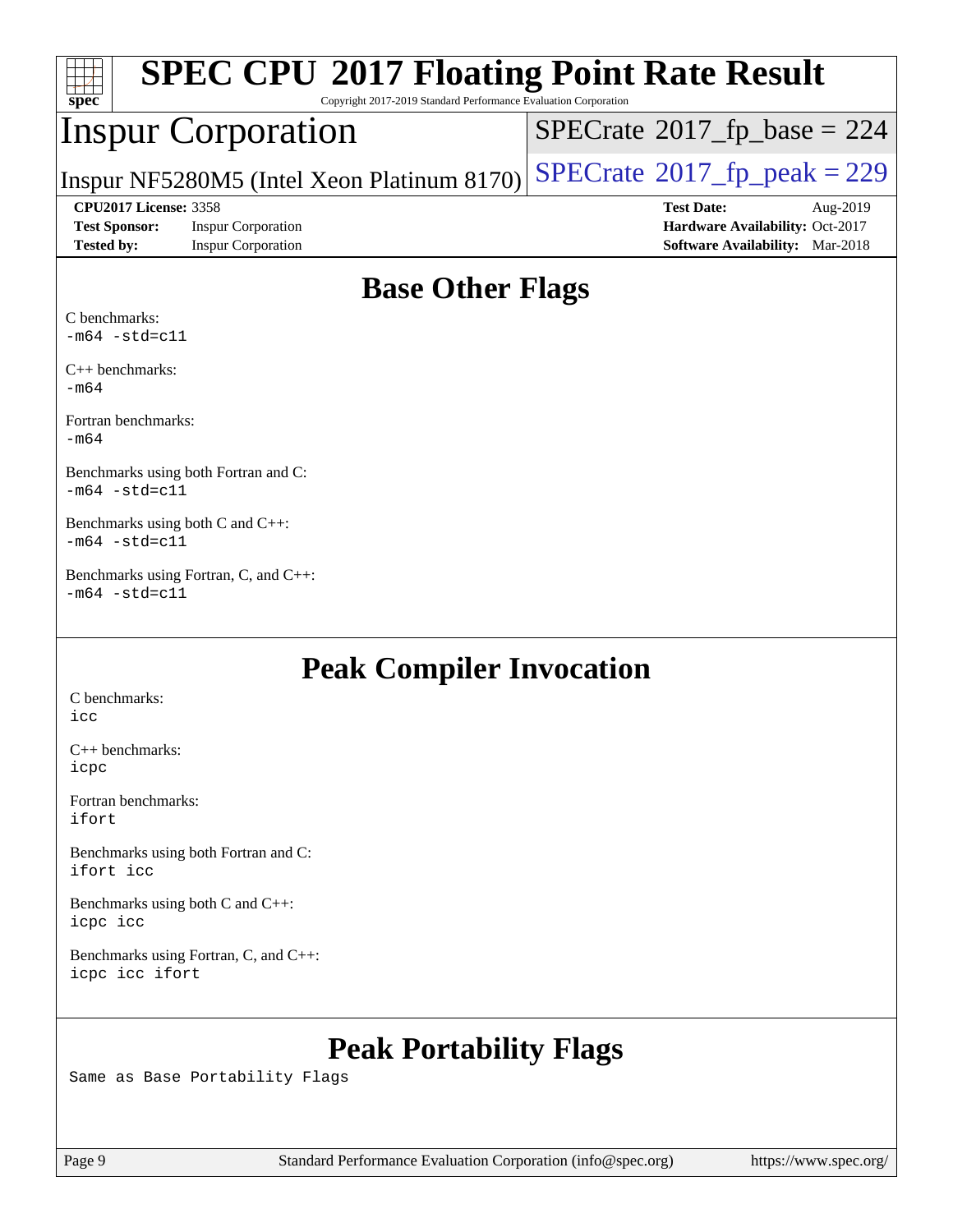| <b>SPEC CPU®2017 Floating Point Rate Result</b><br>Copyright 2017-2019 Standard Performance Evaluation Corporation<br>$spec^*$                                                                                             |                                                                                                            |
|----------------------------------------------------------------------------------------------------------------------------------------------------------------------------------------------------------------------------|------------------------------------------------------------------------------------------------------------|
| <b>Inspur Corporation</b>                                                                                                                                                                                                  | $SPECrate^{\circ}2017_fp\_base = 224$                                                                      |
| Inspur NF5280M5 (Intel Xeon Platinum 8170)                                                                                                                                                                                 | $SPECTate@2017_fp\_peak = 229$                                                                             |
| <b>CPU2017 License: 3358</b><br><b>Test Sponsor:</b><br><b>Inspur Corporation</b><br><b>Tested by:</b><br><b>Inspur Corporation</b>                                                                                        | <b>Test Date:</b><br>Aug-2019<br>Hardware Availability: Oct-2017<br><b>Software Availability:</b> Mar-2018 |
| <b>Peak Optimization Flags</b>                                                                                                                                                                                             |                                                                                                            |
| C benchmarks:                                                                                                                                                                                                              |                                                                                                            |
| $519$ .lbm_r: -prof-gen(pass 1) -prof-use(pass 2) -ipo -xCORE-AVX2 -03<br>-no-prec-div -qopt-prefetch -ffinite-math-only<br>-qopt-mem-layout-trans=3                                                                       |                                                                                                            |
| 538.imagick_r: -xCORE-AVX2 -ipo -03 -no-prec-div -qopt-prefetch<br>-ffinite-math-only -qopt-mem-layout-trans=3                                                                                                             |                                                                                                            |
| 544.nab_r: Same as $519.1$ bm_r                                                                                                                                                                                            |                                                                                                            |
| $ C_{++}$ benchmarks:<br>$-prof-gen(pass 1) -prof-use(pass 2) -ipo -xCORE-AVX2 -O3$<br>-no-prec-div -qopt-prefetch -ffinite-math-only<br>-qopt-mem-layout-trans=3                                                          |                                                                                                            |
| Fortran benchmarks:                                                                                                                                                                                                        |                                                                                                            |
| 503.bwaves_r:-xCORE-AVX2 -ipo -03 -no-prec-div -qopt-prefetch<br>-ffinite-math-only -qopt-mem-layout-trans=3<br>-nostandard-realloc-lhs -align array32byte                                                                 |                                                                                                            |
| 549.fotonik3d_r: Same as 503.bwaves_r                                                                                                                                                                                      |                                                                                                            |
| 554.roms_r: -prof-gen(pass 1) -prof-use(pass 2) -ipo -xCORE-AVX2 -03<br>-no-prec-div -qopt-prefetch -ffinite-math-only<br>-qopt-mem-layout-trans=3 -nostandard-realloc-lhs<br>-align array32byte                           |                                                                                                            |
| Benchmarks using both Fortran and C:<br>-prof-gen(pass 1) -prof-use(pass 2) -ipo -xCORE-AVX2 -03<br>-no-prec-div -qopt-prefetch -ffinite-math-only<br>-qopt-mem-layout-trans=3 -nostandard-realloc-lhs -align array32byte  |                                                                                                            |
| Benchmarks using both C and C++:<br>$-prof-qen(pass 1) -prof-use(pass 2) -ipo -xCORE-AVX2 -03$<br>-no-prec-div -qopt-prefetch -ffinite-math-only<br>-qopt-mem-layout-trans=3                                               |                                                                                                            |
| Benchmarks using Fortran, C, and C++:<br>-prof-gen(pass 1) -prof-use(pass 2) -ipo -xCORE-AVX2 -03<br>-no-prec-div -qopt-prefetch -ffinite-math-only<br>-qopt-mem-layout-trans=3 -nostandard-realloc-lhs -align array32byte |                                                                                                            |
|                                                                                                                                                                                                                            |                                                                                                            |